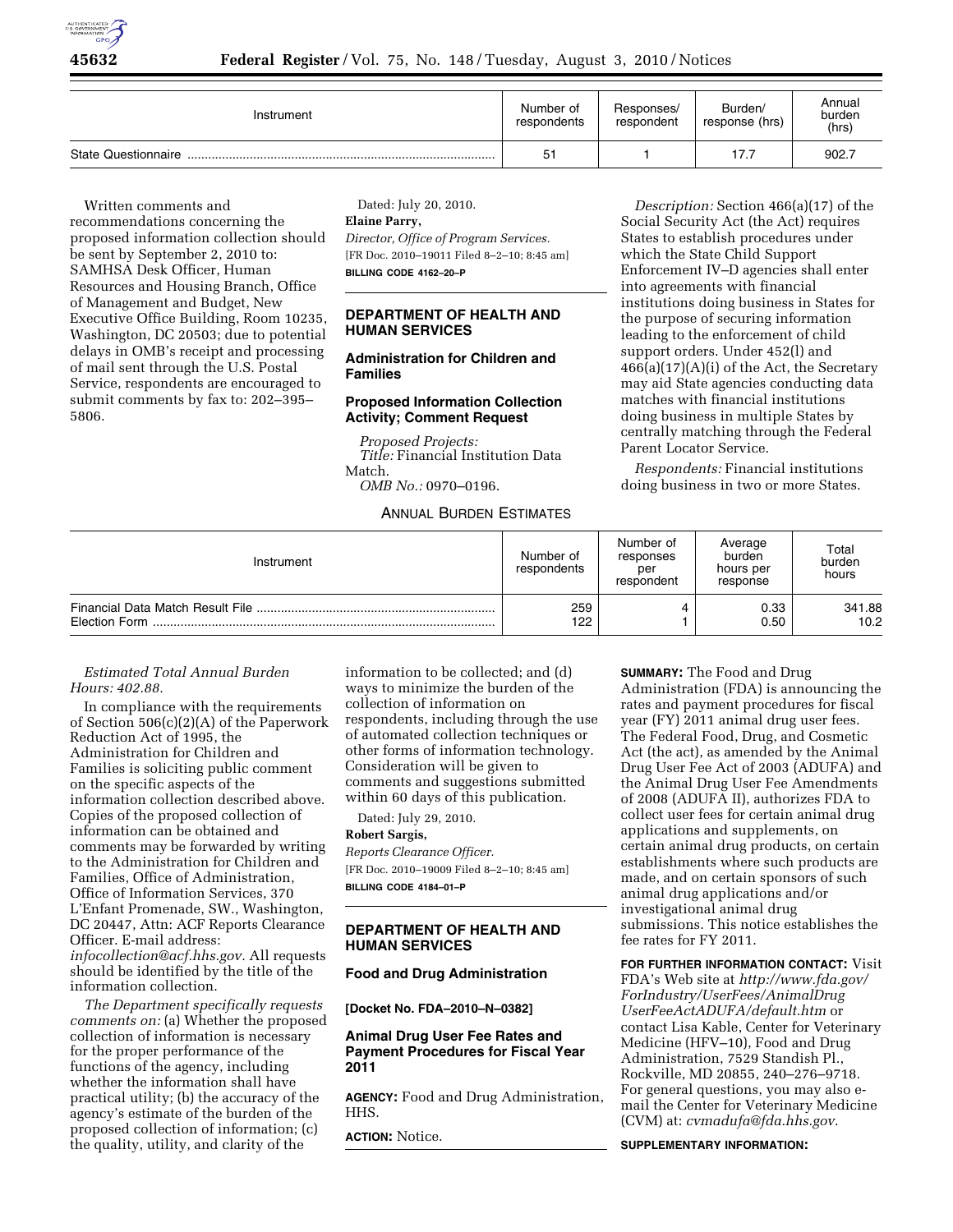#### **I. Background**

Section 740 of the act (21 U.S.C. 379j-12) establishes four different kinds of user fees: (1) Fees for certain types of animal drug applications and supplements, (2) annual fees for certain animal drug products, (3) annual fees for certain establishments where such products are made, and (4) annual fees for certain sponsors of animal drug applications and/or investigational animal drug submissions (21 U.S.C. 379j-12(a)). When certain conditions are met, FDA will waive or reduce fees (21 U.S.C. 379j-12(d)).

For FY 2009 through FY 2013, the act establishes aggregate yearly base revenue amounts for each of these fee categories. Base revenue amounts established for years after FY 2009 are subject to adjustment for workload. Fees for applications, establishments, products, and sponsors are to be established each year by FDA so that the revenue for each fee category will approximate the level established in the statute, after the level has been adjusted for workload.

For FY 2011, the animal drug user fee rates are: \$316,200 for an animal drug application; \$158,100 for a supplemental animal drug application for which safety or effectiveness data is required and for an animal drug application subject to the criteria set forth in section 512(d)(4) of the act (21 U.S.C. 360b(d)(4)); \$7,235 for an annual product fee; \$83,100 for an annual establishment fee; and \$64,000 for an annual sponsor fee. FDA will issue

invoices for FY 2011 product, establishment, and sponsor fees by December 31, 2010, and these invoices will be due and payable within 30 days of issuance of the invoice.

The application fee rates are effective for applications submitted on or after October 1, 2010, and will remain in effect through September 30, 2011. Applications will not be accepted for review until FDA has received full payment of application fees and any other animal drug user fees owed.

#### **II. Revenue Amount for FY 2011**

#### *A. Statutory Fee Revenue Amounts*

ADUFA II (Public Law 110–316 signed by the President on August 14, 2008) specifies that the aggregate revenue amount for FY 2011 for each of the 4 animal drug user fee categories is \$4,862,000, before any adjustment for workload is made. (See 21 U.S.C. 379j-12(b)(1) through (b)(4).)

## *B. Inflation Adjustment to Fee Revenue Amount*

The amounts established in ADUFA II for each year for FY 2009 through FY 2013 include an inflation adjustment; so, no further inflation adjustment is required.

## *C. Workload Adjustment to Inflation Adjusted Fee Revenue Amount*

For each FY beginning in FY 2010, ADUFA provides that fee revenue amounts shall be further adjusted to reflect changes in review workload (21 U.S.C. 379j-12(c)(1)).

FDA calculated the average number of each of the five types of applications and submissions specified in the workload adjustment provision (animal drug applications, supplemental animal drug applications for which data with respect to safety or efficacy are required, manufacturing supplemental animal drug applications, investigational animal drug study submissions, and investigational animal drug protocol submissions) received over the 5-year period that ended on September 30, 2002 (the base years), and the average number of each of these types of applications and submissions over the most recent 5-year period that ended on June 30, 2010.

The results of these calculations are presented in the first two columns of table 1 of this document. Column 3 reflects the percent change in workload over the two 5-year periods. Column 4 shows the weighting factor for each type of application, reflecting how much of the total FDA animal drug review workload was accounted for by each type of application or submission in the table during the most recent 5 years. Column 5 of table 1 of this document is the weighted percent change in each category of workload, and was derived by multiplying the weighting factor in each line in column 4 by the percent change from the base years in column 3. At the bottom right of the table the sum of the values in column 5 is added, reflecting a total change in workload of -25% percent for FY 2011. This is the workload adjuster for FY 2011.

TABLE 1—WORKLOAD ADJUSTER CALCULATION (NUMBERS MAY NOT ADD DUE TO ROUNDING)

| <b>Application Type</b>                            | Column 1<br>5-Year Average<br>(Base Years) | Column 2<br>Latest 5-Year Aver-<br>age | Column 3<br>Percent Change | Column 4<br><b>Weighting Factor</b> | Column 5<br>Weighted %<br>Change |
|----------------------------------------------------|--------------------------------------------|----------------------------------------|----------------------------|-------------------------------------|----------------------------------|
| New Animal Drug Applica-<br>tions (NADAs)          | 28.8                                       | 12.2                                   | $-58%$                     | 0.0372                              | $-2%$                            |
| Supplemental NADAs With<br>Safety or Efficacy Data | 23.4                                       | 13.2                                   | $-44%$                     | 0.0241                              | $-1%$                            |
| <b>Manufacturing Supplements</b>                   | 366.6                                      | 430.4                                  | 17%                        | 0.1699                              | 3%                               |
| <b>Investigational Study Submis-</b><br>sions      | 336.6                                      | 230.4                                  | $-32%$                     | 0.5431                              | $-17%$                           |
| Investigational Protocol Sub-<br>missions          | 292.4                                      | 198.6                                  | $-32%$                     | 0.2257                              | $-7%$                            |
| FY 2011 Workload Adjuster                          |                                            |                                        |                            |                                     | $-25%$                           |

ADUFA specifies that the workload adjuster may not result in fees that are less than the fee revenue amount in the statute (21 U.S.C. 379j-12(c)(1)(B)). Because applying the FY 2011 workload adjuster would result in fees less than

the statutory amount, the workload adjustment will not be applied in FY 2011. As a result, the statutory revenue target amount for each of the 4 categories of fees remains at \$4,862,000 with the new total revenue target for fees in FY 2011 being \$19,448,000.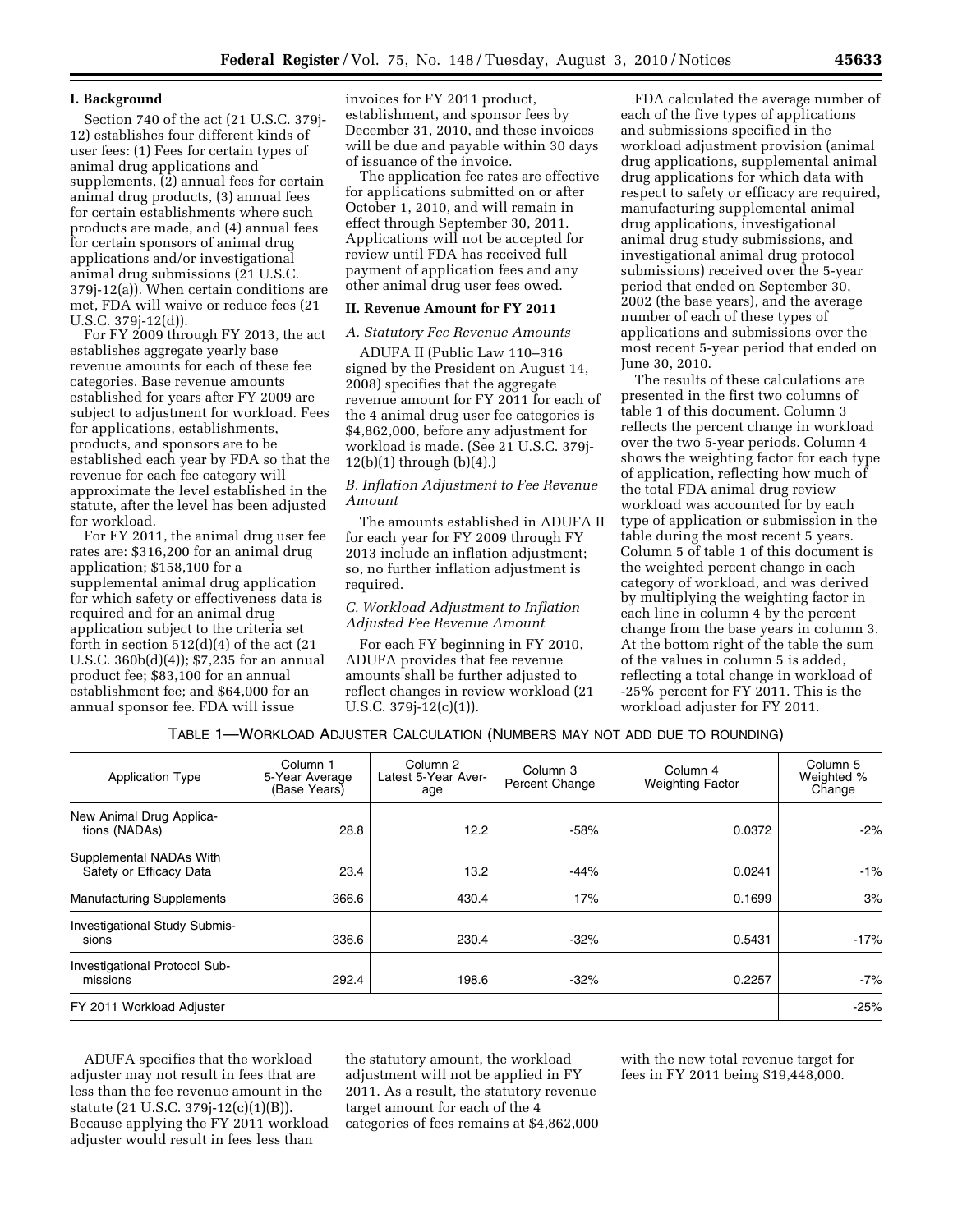## **III. Adjustment for Excess Collections in Previous Years**

ADUFA II amended the annual offset provision of ADUFA I to require one offset when FY 2013 fees are set in August of 2012, if aggregate collections from FY 2009 through 2011 plus the amount of fees estimated to be collected for FY 2012 exceed aggregate appropriations over the same period (21 U.S.C. 379j-12(g)(4), as amended by ADUFA II). Therefore FDA is not offsetting for excess collections at this time.

## **IV. Application Fee Calculations for FY 2011**

The terms "animal drug application" and ''supplemental animal drug application'' are defined in section 739 of the act (21 U.S.C. 379j-11(1) and (2)).

## *A. Application Fee Revenues and Numbers of Fee-Paying Applications*

The application fee must be paid for any animal drug application or supplemental animal drug application that is subject to fees under ADUFA and that is submitted on or after September 1, 2003. The application fees are to be set so that they will generate \$4,862,000 in fee revenue for FY 2011. This is the amount set out in the statute and no adjustments are required for FY 2011. The fee for a supplemental animal drug application for which safety or effectiveness data are required and for an animal drug application subject to criteria set forth in section 512(d)(4) of the act is to be set at 50 percent of the animal drug application fee. (See 21 U.S.C. 379j-12(a)(1)(A)(ii), as amended by ADUFA II.)

To set animal drug application fees and supplemental animal drug application fees to realize \$4,862,000, FDA must first make some assumptions about the number of fee-paying applications and supplements the agency will receive in FY 2011.

The agency knows the number of applications that have been submitted in previous years. That number fluctuates significantly from year to year. In estimating the fee revenue to be generated by animal drug application fees in FY 2011, FDA is assuming that the number of applications that will pay fees in FY 2011 will equal the average number of submissions over the 4 most recent years (including an estimate for the current year). This may not fully account for possible year to year fluctuations in numbers of fee-paying applications, but FDA believes that this is a reasonable approach after 7 years of experience with this program.

Over the past 4 years, the average number of animal drug applications that would have been subject to the full fee was 8.5, including the number for the most recent year, estimated at 9. Over this same period, the average number of supplemental applications and applications subject to the criteria set forth in section 512(d)(4) of the act that would have been subject to half of the full fee was 13.75, including the number for the most recent year, estimated at 14.

Thus, for FY 2011, FDA estimates receipt of 8.5 fee paying original applications and 13.75 fee-paying supplemental animal drug applications and applications subject to the criteria set forth is section 512(d)(4) of the act which pay half of the full fee.

## *B. Fee Rates for FY 2011*

FDA must set the fee rates for FY 2011 so that the estimated 8.5 applications that pay the full fee and the estimated 13.75 supplements and applications subject to the criteria set forth in section 512(d)(4) of the act that pay half of the full fee will generate a total of \$4,862,000. To generate this amount, the fee for an animal drug application, rounded to the nearest hundred dollars, will have to be \$316,200, and the fee for a supplemental animal drug application for which safety or effectiveness data are required and for applications subject to the criteria set forth in section 512(d)(4) of the act will have to be \$158,100.

## **V. Product Fee Calculations for FY 20111**

#### *A. Product Fee Revenues and Numbers of Fee-Paying Products*

The animal drug product fee (also referred to as the product fee) must be paid annually by the person named as the applicant in a new animal drug application or supplemental new animal drug application for an animal drug product submitted for listing under section 510 of the act (21 U.S.C. 360), and who had an animal drug application or supplemental animal drug application pending at FDA after September 1, 2003. (See 21 U.S.C. 379j- $12(a)(2)$ .) The term "animal drug product'' is defined in 21 U.S.C. 379j-11(3). The product fees are to be set so that they will generate \$4,862,000 in fee revenue for FY 2011. This is the amount set out in the statute and no adjustments are required for FY 2011.

To set animal drug product fees to realize \$4,862,000, FDA must make some assumptions about the number of products for which these fees will be paid in FY 2011. FDA developed data on all animal drug products that have been submitted for listing under section 510 of the act, and matched this to the list of all persons who had an animal

drug application or supplement pending after September 1, 2003. As of July 2010, FDA estimates that there are a total of 747 products submitted for listing by persons who had an animal drug application or supplemental animal drug application pending after September 1, 2003. Based on this, FDA estimates that a total of 747 products will be subject to this fee in FY 2011.

In estimating the fee revenue to be generated by animal drug product fees in FY 2011, FDA is again assuming that 10 percent of the products invoiced, or about 75, will not pay fees in FY 2011 due to fee waivers and reductions. Based on experience with other user fee programs and the first 7 years of ADUFA, FDA believes that this is a reasonable basis for estimating the number of fee-paying products in FY 2011.

Accordingly, the agency estimates that a total of 672 (747 minus 75) products will be subject to product fees in FY 2011.

## *B. Product Fee Rates for FY 2011*

FDA must set the fee rates for FY 2011 so that the estimated 672 products that pay fees will generate a total of \$4,862,000. To generate this amount will require the fee for an animal drug product, rounded to the nearest 5 dollars, to be \$7,235.

## **VI. Establishment Fee Calculations for FY 2011**

## *A. Establishment Fee Revenues and Numbers of Fee-Paying Establishments*

The animal drug establishment fee (also referred to as the establishment fee) must be paid annually by the person who: (1) Owns or operates, directly or through an affiliate, an animal drug establishment; (2) is named as the applicant in an animal drug application or supplemental animal drug application for an animal drug product submitted for listing under section 510 of the act; (3) had an animal drug application or supplemental animal drug application pending at FDA after September 1, 2003; and (4) whose establishment engaged in the manufacture of the animal drug product during the fiscal year. (See 21 U.S.C. 379j-12(a)(3).) An establishment subject to animal drug establishment fees is assessed only 1 such fee per fiscal year. (See 21 U.S.C. 379j-12(a)(3).) The term ''animal drug establishment'' is defined in 21 U.S.C. 379j-11(4). The establishment fees are to be set so that they will generate \$4,862,000 in fee revenue for FY 2011. This is the amount set out in the statute and no adjustments are required for FY 2011.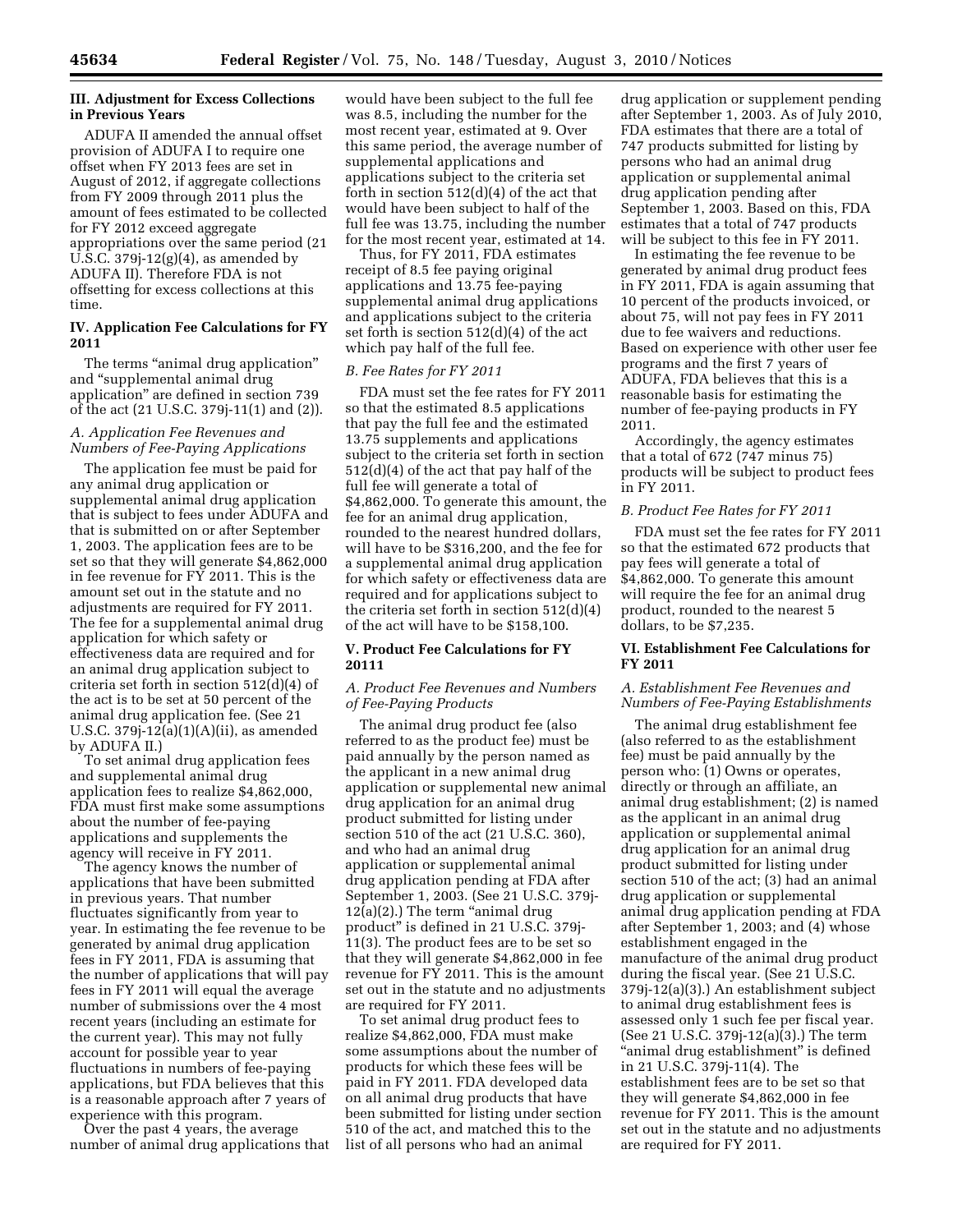To set animal drug establishment fees to realize \$4,862,000, FDA must make some assumptions about the number of establishments for which these fees will be paid in FY 2011. FDA developed data on all animal drug establishments and matched this to the list of all persons who had an animal drug application or supplement pending after September 1, 2003. As of July 2010, FDA estimates that there are a total of 65 establishments owned or operated by persons who had an animal drug application or supplemental animal drug application pending after September 1, 2003. Based on this, FDA believes that 65 establishments will be subject to this fee in FY 2011.

In estimating the fee revenue to be generated by animal drug establishment fees in FY 2011, FDA is assuming that 10 percent of the establishments invoiced, or 6.5, will not pay fees in FY 2011 due to fee waivers and reductions. Based on experience with the first 7 years of ADUFA, FDA believes that this is a reasonable basis for estimating the number of fee-paying establishments in FY 2011.

Accordingly, the agency estimates that a total of 58.5 establishments (65 minus 6.5) will be subject to establishment fees in FY 2011.

# **B. Establishment Fee Rates for FY 2011**

FDA must set the fee rates for FY 2011 so that the estimated 58.5 establishments that pay fees will

generate a total of \$4,862,000. To generate this amount will require the fee for an animal drug establishment, rounded to the nearest 50 dollars, to be \$83,100.

#### **VII. Sponsor Fee Calculations for FY 2011**

## *A. Sponsor Fee Revenues and Numbers of Fee-Paying Sponsors*

The animal drug sponsor fee (also referred to as the sponsor fee) must be paid annually by each person who: (1) Is named as the applicant in an animal drug application, except for an approved application for which all subject products have been removed from listing under section 510 of the act or has submitted an investigational animal drug submission that has not been terminated or otherwise rendered inactive; and (2) had an animal drug application, supplemental animal drug application, or investigational animal drug submission pending at FDA after September 1, 2003. (See 21 U.S.C. 379j-11(6) and 379j-12(a)(4).) An animal drug sponsor is subject to only 1 such fee each fiscal year. (See 21 U.S.C. 379j-12(a)(4).) The sponsor fees are to be set so that they will generate \$4,862,000 in fee revenue for FY 2011. This is the amount set out in the statute, and no adjustments are required for FY 2011.

To set animal drug sponsor fees to realize \$4,862,000, FDA must make some assumptions about the number of sponsors who will pay these fees in FY

# TABLE 2—FY 2011 FEE RATES

2011. Based on the number of firms that would have met this definition in each of the past 7 years, FDA estimates that a total of 162 sponsors will meet this definition in FY 2011.

Careful review indicates that about one third or 33 percent of all of these sponsors will qualify for minor use/ minor species waiver or reduction (21 U.S.C. 379j-12(d)(1)(C)). Based on the agency's experience to date with sponsor fees, FDA's current best estimate is that an additional 20 percent will qualify for other waivers or reductions, for a total of 53 percent of the sponsors invoiced, or 86, who will not pay fees in FY 2011 due to fee waivers and reductions. FDA believes that this is a reasonable basis for estimating the number of fee-paying sponsors in FY 2011.

Accordingly, the agency estimates that a total of 76 sponsors (162 minus 86) will be subject to and pay sponsor fees in FY 2011.

#### *B. Sponsor Fee Rates for FY 2011*

FDA must set the fee rates for FY 2011 so that the estimated 76 sponsors that pay fees will generate a total of \$4,862,000. To generate this amount will require the fee for an animal drug sponsor, rounded to the nearest 50 dollars, to be \$64,000.

## **VIII. Fee Schedule for FY 2011**

The fee rates for FY 2011 are summarized in table 2 of this document.

| Animal Drug User Fee Category                                                                                                                                                               | Fee Rate for FY 2011 |  |  |
|---------------------------------------------------------------------------------------------------------------------------------------------------------------------------------------------|----------------------|--|--|
| Animal Drug Application Fees                                                                                                                                                                |                      |  |  |
| Animal Drug Application                                                                                                                                                                     | \$316,200            |  |  |
| Supplemental Animal Drug Application for Which Safety or Effectiveness<br>Data are Required or Animal Drug Application Subject to the Criteria Set<br>Forth in Section 512(d)(4) of the Act | \$158,100            |  |  |
| Animal Drug Product Fee                                                                                                                                                                     | \$7,235              |  |  |
| Animal Drug Establishment Fee <sup>1</sup>                                                                                                                                                  | \$83,100             |  |  |
| Animal Drug Sponsor Fee <sup>2</sup>                                                                                                                                                        | \$64,000             |  |  |

<sup>1</sup> An animal drug establishment is subject to only one such fee each fiscal year.

2An animal drug sponsor is subject to only one such fee each fiscal year.

## **IX. Procedures for Paying the FY 2011 Fees**

#### *A. Application Fees and Payment Instructions*

The appropriate application fee established in the new fee schedule must be paid for an animal drug application or supplement subject to fees under ADUFA that is submitted

after September 30, 2010. Payment must be made in U.S. currency by check, bank draft, or U.S. postal money order payable to the order of the Food and Drug Administration, by wire transfer, or electronically using Pay.gov. (The Pay.gov payment option is available to you after you submit a cover sheet. Click the "Pay Now" button.) On your check, bank draft, or U.S. postal money order,

please write your application's unique Payment Identification Number (PIN), beginning with the letters AD, from the upper right-hand corner of your completed Animal Drug User Fee Cover Sheet. Also write the FDA post office box number (P.O. Box 953877) on the enclosed check, bank draft, or money order. Your payment and a copy of the completed Animal Drug User Fee Cover